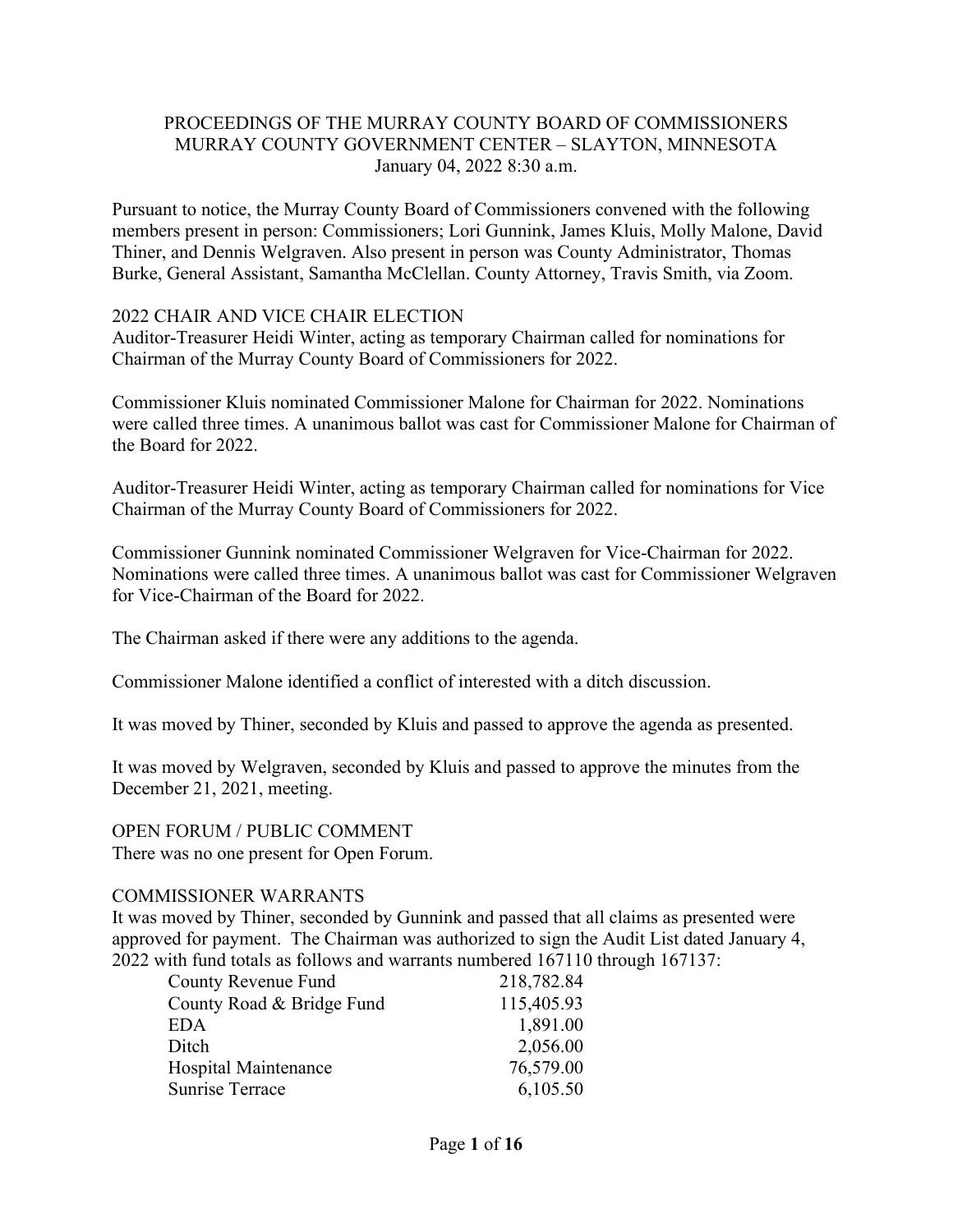#### Total 420,820.27

#### RATIFY APPROVAL OF 12/30/2021 AUDITOR WARRANTS

It was moved by Thiner, seconded by Welgraven and passed that all claims as presented and approved for payment on December 30, 2021 are hereby ratified. The Chairman is authorized to sign the Audit List dated 12/30/2021 with fund totals as follows and warrants numbered 167014 through 167088:

| <b>County Revenue Fund</b> | 118,083.79 |
|----------------------------|------------|
| County Road & Bridge Fund  | 25,030.17  |
| <b>Human Services</b>      | 69,012.59  |
| EDA                        | 322.00     |
| Ditch                      | 67,697.34  |
| Sunrise Terrace            | 353.69     |
| Due to State               | 19.68      |
| <b>SAWS</b>                | 1,110.19   |
| Total                      | 281,629.45 |

#### DITCH BILLS

There were no ditch bills at the time of meeting.

#### RATIFY APPROVAL OF DITCH BILLS PAID 12/30/2021

It was moved by Gunnink, seconded by Welgraven and passed to ratify approval for the December 30, 2021 report of the petitions for payment, having been inspected for determining what repairs, if any, are necessary, the extent and nature of such repairs and a list of bills presented for payment that will enable said ditches to answer their purposes and to pay all bills contained within the report.

#### **Johnson Ditching, Inc.**

|        | Subtotal 5,678.58 |                                                                  |  |
|--------|-------------------|------------------------------------------------------------------|--|
|        |                   | JD 16 4,417.50 #2021-033 Ok'd by T.Radke on 12/22/2021 2-Gunnink |  |
| JD 14  |                   | 824.58 #2021-030 Ok'd by T.Radke on 12/22/2021 2-Gunnink         |  |
| CD 76A |                   | 436.50 #2021-032 Ok'd by T.Radke on 12/22/2021 1-Malone          |  |

**Total Ditch Bills 5,678.58**

# RESOLUTION AUTHORIZING AUDITOR-TREASURER TO PAY CERTAIN CLAIMS IN 2020 (M.S. §375.16 AND §375.18)

Commissioner Thiner presented the following resolution and moved for its adoption. RESOLUTION NO. 2022-01-04-01 A Resolution Authorizing the Murray County Auditor/Treasurer

To Pay Certain Claims in 2022

WHEREAS, Minnesota Statute 375.16 allows the County Board to authorize the County Auditor/Treasurer to pay incidental expenses of the county; and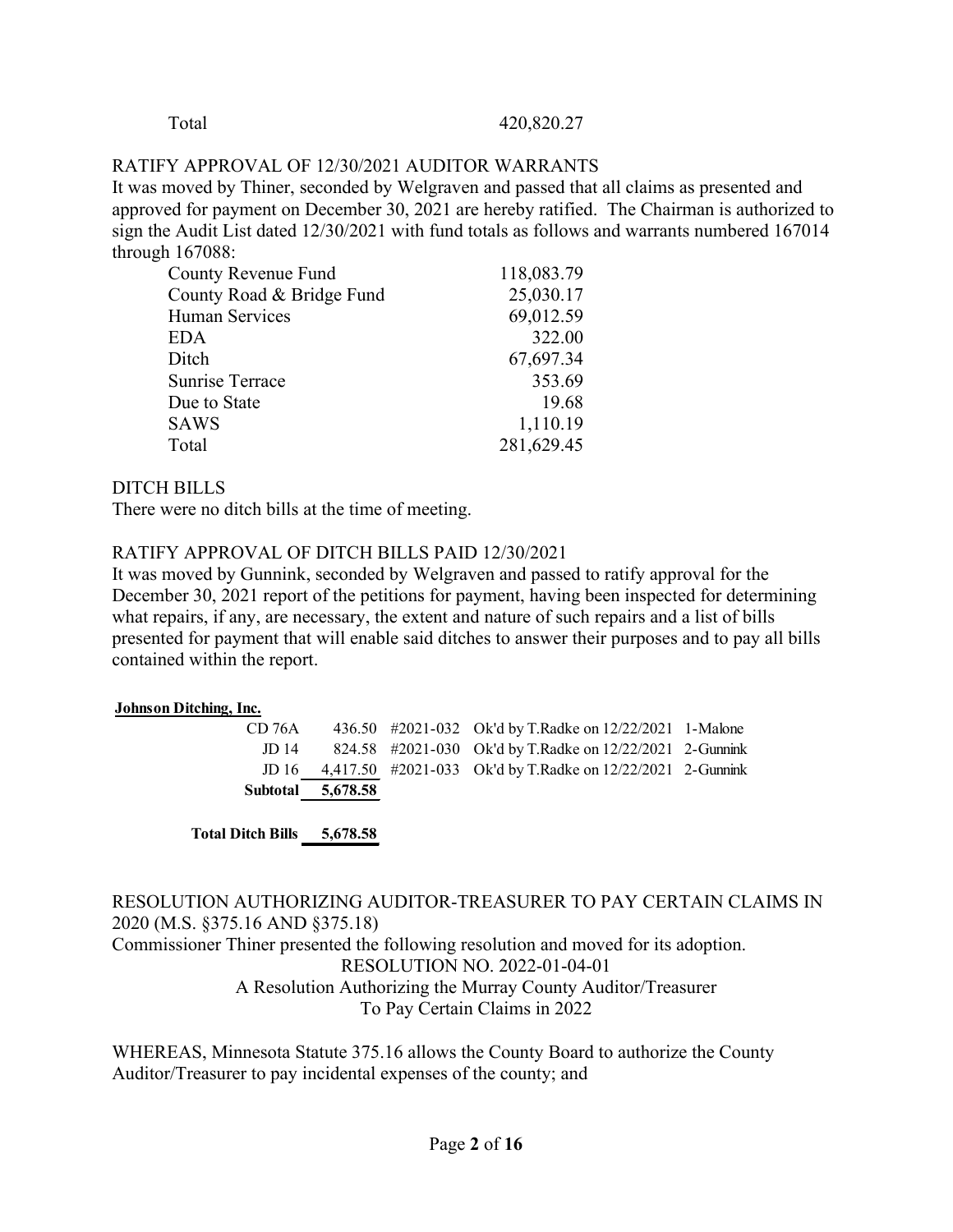WHEREAS, Minnesota Statute 375.18 allows delegation by the County Board for paying certain claims to a county administrative official.

NOW, THEREFORE, BE IT RESOLVED, That the Murray County Auditor/Treasurer is authorized to pay incidental expenses as identified in Minnesota Statute 375.16.

BE IT FURTHER RESOLVED, That the Murray County Auditor/Treasurer is authorized to pay certain claims made against the County that are included in the Murray County Accounting Policies and Procedures Handbook, adopted on September 27, 2011 and as amended by Board action.

BE IT FURTHER RESOLVED, That as part of the control procedure, a list of all claims paid will be distributed to the Board and County Administrator and an audit list be signed by the Board Chair.

The foregoing resolution was duly seconded by Commissioner Kluis and thereupon being put to a vote all members voted for its adoption.

RESOLUTION TO USE WEBSITE AS PRIMARY POSTING LOCATION FOR AUDIT Commissioner Welgraven presented the following resolution and moved for its adoption. RESOLUTION 2022-01-04-02 RESOLUTION TO USE WEBSITE AS PRIMARY POSTING LOCATION FOR AUDIT

WHEREAS, M.S. § 375.17 calls for the publication of the county audit and financial statement. NOW THEREFORE BE IT RESOLVED, that Murray County has chosen to post the county's audit and audited financial statements on the Murray County Website and have hard copies available through the Auditor-Treasurer's Office.

BE IT FURTHER RESOLVED, that each year when the audit is issued Murray County will publish a notice with the county's official newspaper(s) listing the website address and instruction on how to obtain a hard copy.

The foregoing resolution was duly seconded by Commissioner Gunnink and thereupon being put to a vote all members voted for its adoption.

# APPROVAL OF 2022 APPROPRIATIONS

It was moved by Gunnink, seconded by Kluis and passed to approve the 2022 budgeted appropriations as follows: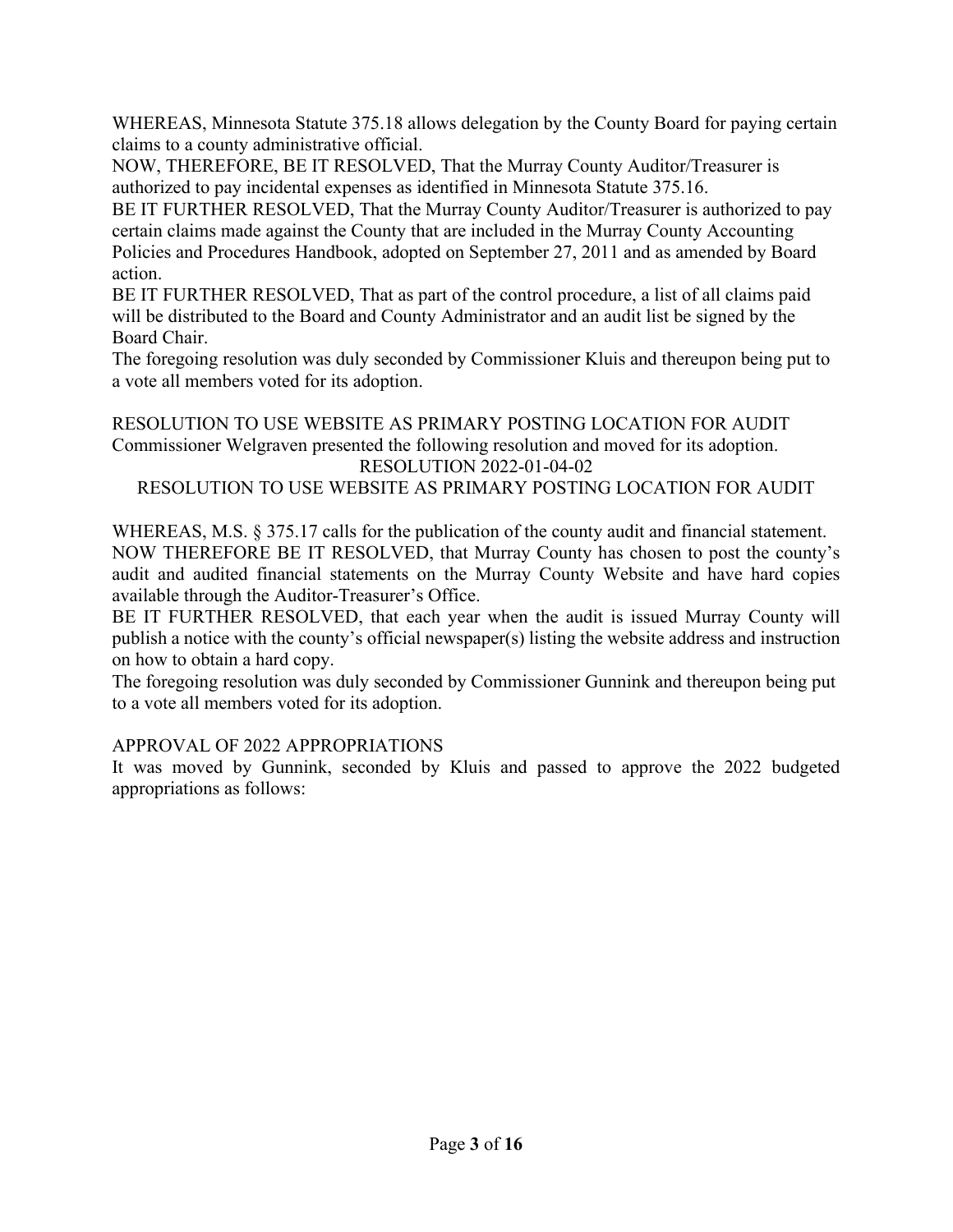|                  | <b>2022 Appropriations and Dues</b>                                                                                    |                  |               |                                                                                                                                    |  |
|------------------|------------------------------------------------------------------------------------------------------------------------|------------------|---------------|------------------------------------------------------------------------------------------------------------------------------------|--|
|                  | <b>Vendor Vendor</b>                                                                                                   | <u>Account #</u> | <u>Amount</u> | <b>Frequency</b>                                                                                                                   |  |
| 9562             | <b>ACE of SW MN</b>                                                                                                    | 01-505-6872      | \$17,799.00   | <b>Invoiced Quarterly</b>                                                                                                          |  |
| 9562             | <b>ACE of SW MN (for Coordinator on Aging Services)</b>                                                                | 01-515-517-6872  | \$14,480.00   | Invoiced Quarterly (Coordinator on<br>Aging Service \$14,000 + cell phone<br>reimbursement \$480)                                  |  |
| Varies           | American Legions - Several (May)                                                                                       | 01-121-6863      | \$2,325.00    | Paid in May to Legion Posts in County                                                                                              |  |
| 1659             | Area II MN River Basin (Bill may come in May)                                                                          | 01-619-611-6842  | \$3,013.80    | One-Time Payment in January                                                                                                        |  |
| 9910             | <b>Casey Jones Trail/Friends of</b>                                                                                    | 18-881-6851      | \$1,000.00    | One-Time Payment in January                                                                                                        |  |
| 12915            | <b>Explore Southwest MN Inc</b>                                                                                        | 01-005-6881      | \$1,000.00    | One-Time Payment in January                                                                                                        |  |
| 12774            | Fulda Food Shelf, Inc.                                                                                                 | 01-002-6803      | \$1,200.00    | One-Time Payment in January                                                                                                        |  |
| 12255            | <b>Fulda Heritage Society</b>                                                                                          | 01-002-6803      | \$5,000.00    | One-Time Payment in January                                                                                                        |  |
|                  | Missouri River Watershed - One Watershed One Plan                                                                      | 01-638-623-6848  | \$500.00      | One-Time Payment in January                                                                                                        |  |
| 1374             | <b>Murray County Ag Society</b>                                                                                        | 01-620-6865      | \$34,000.00   | Up from \$17,000 in 2021.<br>2 Semi-Annual Payments. 1st payment in<br>January. 2nd payment only after Fairboard<br>makes request. |  |
| 1252             | Murray County Early Childhood Initiative                                                                               | 01-510-508-6877  | \$3,000.00    | One-Time Payment in January                                                                                                        |  |
| 5337             | Murray County Mutual Aid Assoc (Bryce Gens)                                                                            | 01-290-289-6855  | \$3,000.00    | One-Time Payment in January                                                                                                        |  |
| 5007             | Murray Soil & Water                                                                                                    | 01-602-6852      | \$196,279.00  | Invoiced Quarterly (\$49,069.75) after<br>presentation by S&W Board and approval<br>by County Board.                               |  |
| 7893             | <b>Pioneer Public TV</b>                                                                                               | 01-510-510-6867  | \$1,000.00    | One-Time Payment in January                                                                                                        |  |
| 1015             | Plum Creek Library System                                                                                              | 01-502-6861      | \$70,550.00   | MOE \$58,667; \$8633 (additional) paid<br>in 2 semi-annual payments to Fulda<br>and Slayton libraries; \$3,250 paid<br>directly to |  |
| 1324             | <b>RCRCA</b> (Kerry Netzke)                                                                                            | 01-610-6871      | \$4,320.00    | One-Time Payment in January                                                                                                        |  |
| 3605             | <b>Southern Minnesota Tourism Association</b>                                                                          | 01-005-6875      | \$436.25      | One-Time Payment in January                                                                                                        |  |
| 12914            | Southwest Arts & Humanities Council                                                                                    | 01-510-507-6876  | \$500.00      | One-Time Payment in January                                                                                                        |  |
| 7625             | Southwest Health and Human Services (Public Health)                                                                    | 01-481-6844      | \$124,331.00  | <b>Invoiced Quarterly</b>                                                                                                          |  |
| 7209             | <b>Southwest Initiative Foundation</b>                                                                                 | 01-510-508-6877  | \$2,882.00    | One-Time Payment in January                                                                                                        |  |
| 10012            | <b>SW MN Workforce Center</b>                                                                                          | 01-885-871-6879  | \$2,445.00    | One-Time Payment in January                                                                                                        |  |
| 1252             | SWRDC - Treasurer - Rural MN Energy Board                                                                              | 01-638-608-6853  | \$2,500.00    | One-Time Payment in January                                                                                                        |  |
| 1252             | **NEW 2022** SWRDC - Treasurer - Minnesota Rural Broadband Coalition                                                   | 01-002-6242      | \$1,500.00    | One-Time Payment in January                                                                                                        |  |
|                  | **NEW 2022** Worthington Composite Squadron MN113                                                                      | 01-002-6803      | \$1,000.00    | One-Time Payment in January                                                                                                        |  |
|                  |                                                                                                                        |                  | \$494,061.05  |                                                                                                                                    |  |
| Removed for 2022 |                                                                                                                        |                  |               |                                                                                                                                    |  |
| 2356             | Minnesota Rural Counties                                                                                               | 01 002 6242      | \$2,200.00    | One-Time Payment in January                                                                                                        |  |
|                  | *Shaded Cells are required by statute<br>M:\Auditor\Hoidi\Commissioner Meeting Attochmente\[1_Annual Annonrigtion List |                  |               |                                                                                                                                    |  |

M:\Auditor\Heidi\Commissioner Meeting Attachments\[1 Annual Appropriation List-all

# COUNTY DITCH 22 – DISCUSSION ON BIDDING IMPROVEMENT

The board gave consensus for Commissioner Malone to attend the bid opening on January 27, 2022, at 10:00 a.m., for County Ditch No. 22 improvements. The bids will be awarded at the February 1, 2022, board meeting at 9 a.m.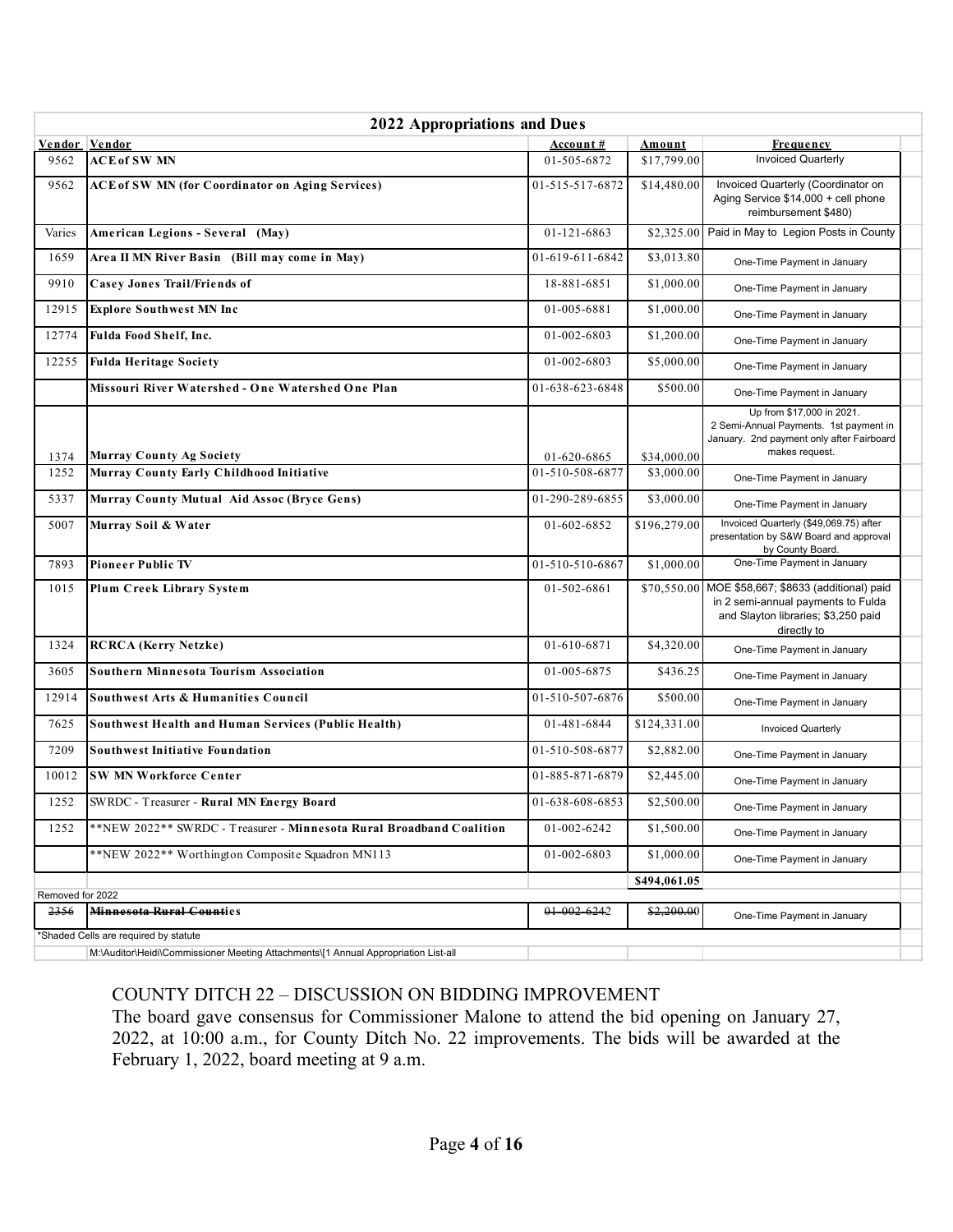### DITCH INSPECTION REPORT

A motion was made by Gunnink, seconded by Welgraven and carried that the Commissioners in conjunction with the appointed ditch inspector in and for the County of Murray, have examined and inspected that portion of the foregoing described County and Judicial Ditches, lying within the County of Murray, for the purpose of determining what repairs are necessary and ordered said repairs to be made, by this report given thereon at a Murray County Board of Commissioner's meeting, held in the Commissioners Room of the Murray County Government Center, Slayton, Minnesota

- Petition 2021-036 (CD24, Shetek Twp. Sec.34, District 1–Malone)
- Petition 2021-037 (CD24, Murray Twp. Sec.14, District 1–Malone)

The motion passed with a roll call vote as follows: Lori Gunnink: Yes Jim Kluis: Yes Dennis Welgraven: Yes David Thiner: Yes Molly Malone: Abstained

### 2022 RETAINER AGREEMENT FOR LEGAL SERVICES

It was moved by Gunnink, seconded by Thiner and passed to approve and authorize County Administrator Thomas Burke to sign the 2022 Retainer Agreement for Legal Services with Scott Anderson of Rupp, Anderson, Squires & Waldspurger, P.A.

2022 AMC POLICY COMMITTEE & VOTING DELEGATE APPOINTMENTS It was moved by Welgraven, seconded by Thiner and passed to approve the following 2022 AMC Policy Committee Appointments:

| <b>Policy Committee</b>                            | <b>Delegate</b>     |
|----------------------------------------------------|---------------------|
| Environmental & Natural Resources Policy Committee | James Kluis         |
| General Government Policy Committee                | David Thiner        |
| Health & Human Services Policy Committee           | Dennis Welgraven    |
| <b>Public Safety Policy Committee</b>              | <b>Molly Malone</b> |
| Transportation & Infrastructure Policy Committee   | Lori Gunnink        |

and to approve appointing Commissioner Lori Gunnink, Commissioner Molly Malone, Commissioner James Kluis, Commissioner David Thiner, Commissioner Dennis Welgraven, Thomas Burke, and Jean Christoffels as the 2022 AMC Delegate Appointments.

#### EMERGENCY TEMPORARY STANDARD

Human Resources Director, Ronda Radke, led a discussion regarding the Emergency Temporary Standard. No board action was taken. The ETS will be discussed at the Supreme Court on January 7, 2022.

#### 2022 ELECTED OFFICIAL MINIMUM SALARIES Commissioner Thiner presented the following resolution and moved for its adoption. RESOLUTION NO. 2022-01-04-03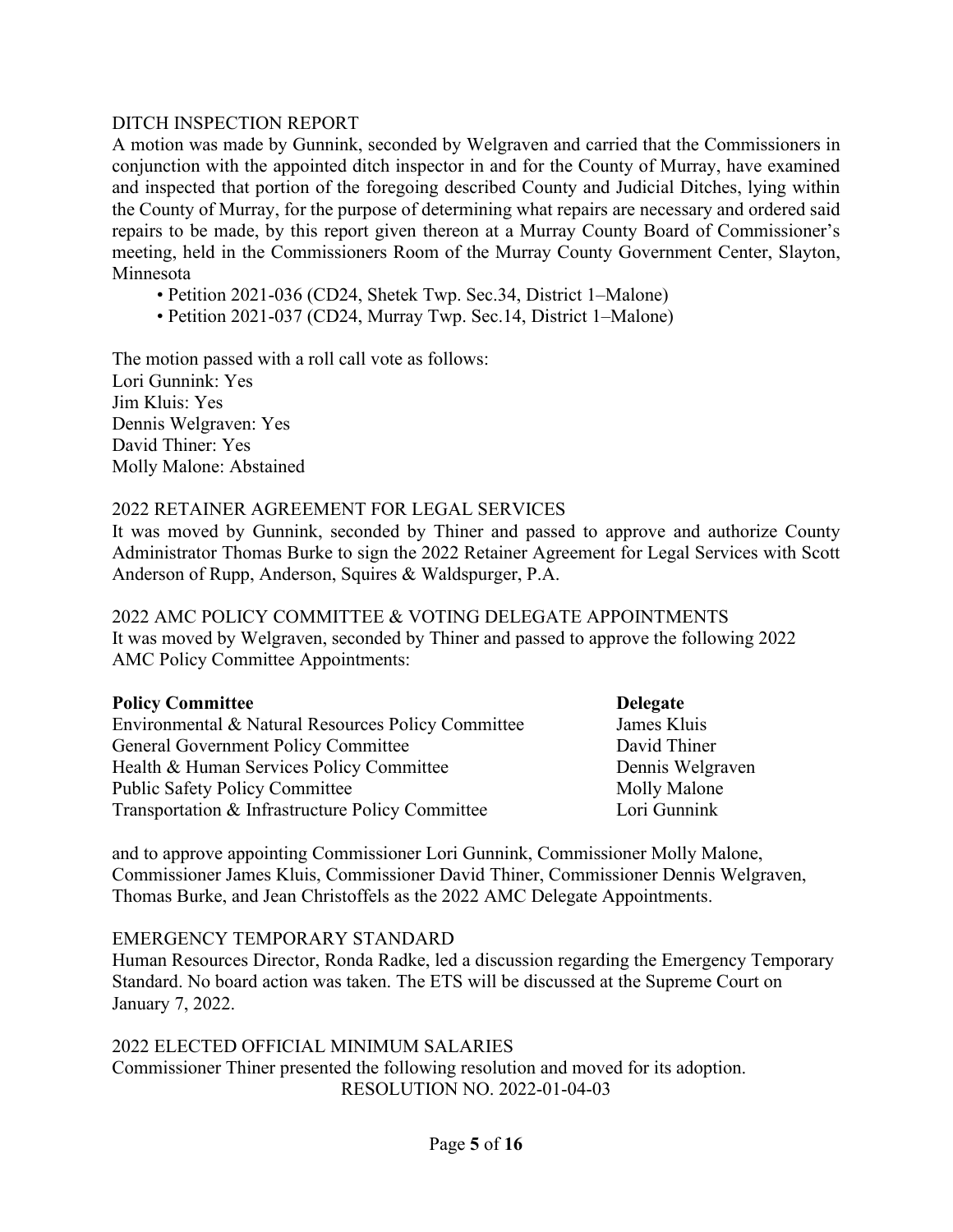# A RESOLUTION SETTING MINIMUM SALARIES FOR OFFICES TO BE ELECTED IN 2022.

WHEREAS, Minnesota Statutes 384.151, subd 1; 385.373, subd 1; 386.015, subd 2; 387.2, subd. 2 and 388.18, subd. 2 set criteria for salaries for the elected offices of County Auditor, Treasurer, Recorder, Sheriff, and Attorney, respectively, and

WHEREAS, said statutes require that the County Board, at the January meeting prior to the first date on which applicants may file for the said offices shall set, by resolution, the minimum salary to be paid for the term next following.

NOW THEREFORE BE IT RESOLVED, that the minimum salary for the terms beginning in January 2022 for the offices of Murray County Auditor/Treasurer, Recorder, Sheriff and Attorney, be set as follows:

Murray County Auditor / Treasurer \$5,000 Murray County Recorder \$5,000 Murray County Sheriff \$5,000 Murray County Attorney \$5,000

BE IT FURTHER RESOLVED, that the Murray County Board reserves the right, as set out in the above cited statutes, to set the salary for any or all of the above offices for 2022 at whatever it deems appropriate so long as it is at or above the minimums.

# ADOPT BRIDGE REPLACEMENT RESOLUTION

Commissioner Gunnink presented the following resolution and moved for its adoption. RESOLUTION NO. 2022-01-04-04 RESOLUTION ON DEFICIENT BRIDGES

WHEREAS, Murray County has determined that the following deficient bridges on the CSAH, County Road and Township systems are a high priority and require replacement or rehabilitation within the next five (5) years; and

| Old           | Road              | Estimated  | Federal | <b>State</b> | Town    | Local  | Bond    | Program | Road          |
|---------------|-------------------|------------|---------|--------------|---------|--------|---------|---------|---------------|
| <b>Bridge</b> | Number            | Proj. Cost | Funds   | Aid          | Bridge  | Tax    | Funds   | Year    | Jurisdiction  |
| L1555         | CSAH 33           | 400,000    |         | 200,000      |         |        | 200,000 | 2023    | County        |
| L1556         | CSAH 33           | 450,000    |         | 250,000      |         |        | 200,000 | 2023    | County        |
| 51502         | $T-55$            | 620,000    |         |              | 600,000 | 20,000 |         | 2024    | Lowville Twp. |
| L1513         | CSAH <sub>4</sub> | 400,000    |         | 200,000      |         |        | 200,000 | 2024    | County        |

WHEREAS, local roads play an essential role in the overall state transportation network and local bridges are the critical component of the local road systems; and

WHEREAS, State support for the replacement or rehabilitation of local bridges continues to be crucial to maintaining the integrity of the local road systems and is necessary for the County and the townships to proceed with the replacement or rehabilitation of the high priority deficient bridges described above; and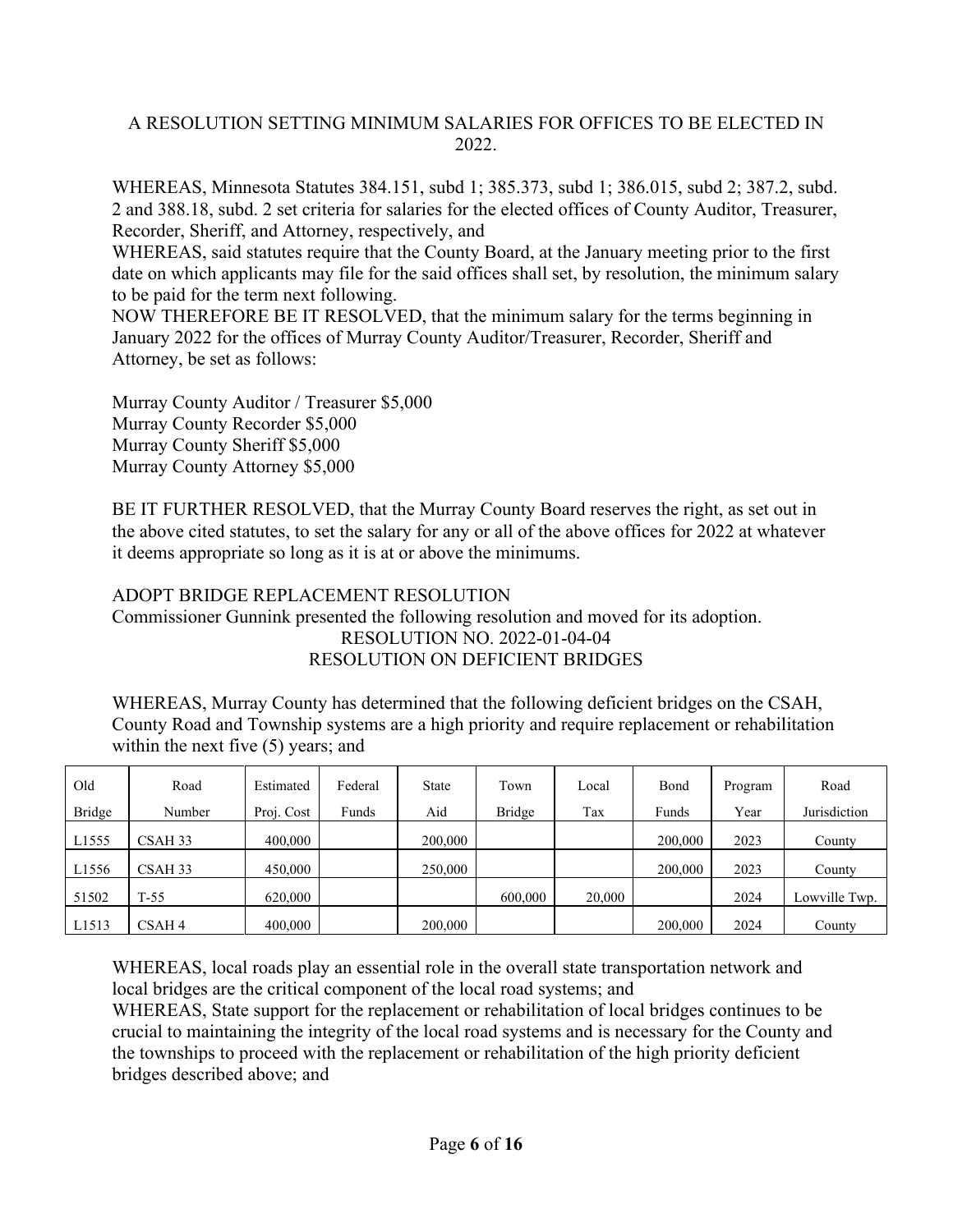WHEREAS, Murray County intends to proceed with replacement or rehabilitation of these bridges as soon as possible when State Transportation Bond Funds are available.

BE IT RESOLVED, that Murray County commits that it will proceed with the design and contract documents for these bridges immediately after being notified that funds are available in order to permit construction to take place within one year of notification.

The foregoing resolution was duly seconded by Commissioner Welgraven and there upon being put to a vote all members of the Board voted for its adoption.

# CONSIDER EQUIPMENT PURCHASE REQUESTS.

It was moved by Kluis, seconded by Gunnink and passed to approve setting a bid opening for February 1, 2022 for Quadtrac Tractor. *Account Code 10-320-6671*

It was moved by Welgraven, seconded by Malone and passed to approve the 2022 Budgeted Equipment Purchase Request as presented.

# PAY APPLICATION NO. 3 – DINEHART HOUSE

Pay Application No. 2 to A&M Construction, Inc. for \$8,888.30 towards the Dinehart Holt House Restoration Grant Project (Grant #: G-MHCG-2005-24672).

The board asked that Jacob look into the contract to make sure there is in insurance that the paint won't chip with it being painted this late in the season.

# BID OPENING – MURRAY COUNTY EDITORIAL GROUP

The Chairman called for bids to be opened for publication of proceedings, delinquent tax lists and all other notices and proceedings, except the Financial Statement, required by law to be published in the official newspaper during the year 2022 as follows: "The Murray County Editorial Group agrees to publish all matters that are required by the law to be so published for \$13.00 per column inch."

It was moved by Thiner, seconded by Gunnink, and passed to accept the Murray County Editorial Group bid of \$13.00 per column inch for publication of proceedings, delinquent tax lists and all other notices and proceedings as required by law in 2022 and to authorize the Board Chair to sign the agreement.

2022 COMMISSIONER AND CITIZEN COMMITTEE APPOINTMENTS It was moved by Gunnink, seconded by Welgraven, and passed to appoint Stacy Posthuma, and Diane Schreier to the Extension Committee.

It was moved by Welgraven, seconded by Kluis and passed to appoint Stan Larson, Sharon Staples, and James Surprenant to the Fairgrounds Advisory Board.

It was moved by Thiner, seconded by Gunnink and passed to appoint Lenore Wendorff to the Murray County Medical Center Board. The motion passed with a roll call vote as follows: Molly Malone: No David Thiner: Yes Dennis Welgraven: Yes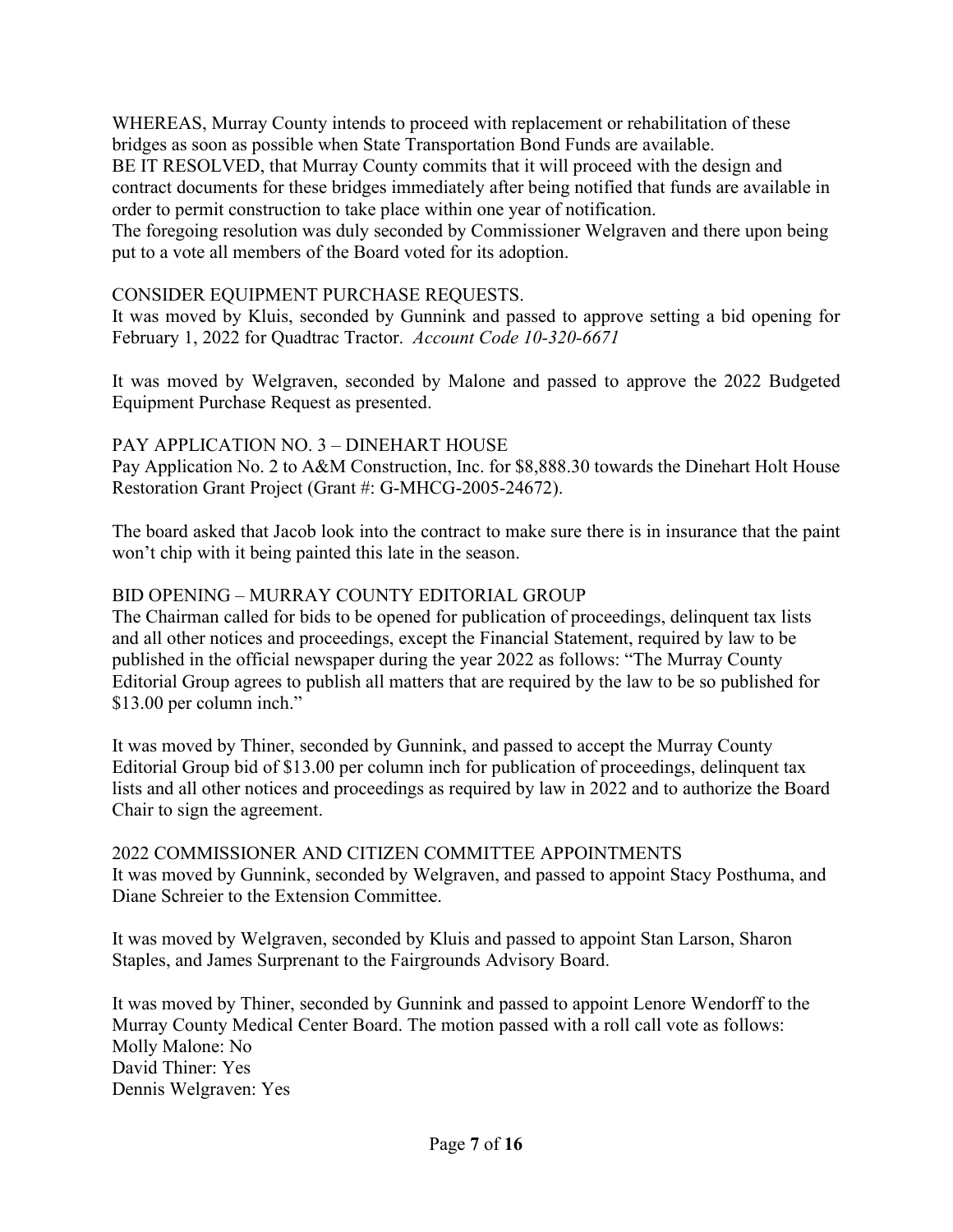Jim Kluis: Abstaine Lori Gunnink: Yes

It was moved by Thiner, seconded by Welgraven and passed to appoint Leroy Reese to the Parks and Recreation Advisory Commission. The motion passed with a roll call vote as follows: Molly Malone: Yes David Thiner: Yes Dennis Welgraven: Yes Jim Kluis: Yes Lori Gunnink: Abstained

It was moved by Thiner, seconded by Gunnink and passed to appoint Ronald Holinka, and Kevin Vickerman to the Murray County Planning Commission.

It was moved by Gunnink, seconded by Welgraven and passed to appoint Trevor Humphrey, and David Maguire to the Shetek Area Water and Sewer Commission.

It was moved by Welgraven, seconed by Kluis and passed to approve the 2022 Murray County Comittees Appointments as follows:

| <b>NAME OF BOARD/COMMITTEE</b>                                     | <b>APPOINTEE</b>                                | <b>TERM</b> | <b>TERM ENDS</b> |
|--------------------------------------------------------------------|-------------------------------------------------|-------------|------------------|
| 911 Committee                                                      |                                                 |             |                  |
|                                                                    | Murray County Board Chair                       | 1 year      | January 2023     |
|                                                                    | Murray County Board Vice-Chair                  | 1 year      | January 2023     |
| <b>Advocating, Connecting, Educating (ACE)</b>                     |                                                 |             |                  |
|                                                                    | Jim Kluis                                       | 1 year      | January 2023     |
|                                                                    | David Thiner *Alternate                         | 1 year      | January 2023     |
| <b>Agricultural Society</b>                                        |                                                 |             |                  |
|                                                                    | <b>All Five Commissioners</b>                   | 1 year      | January 2023     |
| <b>Airport Commission</b>                                          |                                                 |             |                  |
|                                                                    | Jim Kluis                                       | 1 year      | January 2023     |
|                                                                    | <b>Aquatic Invasive Species (AIS) Committee</b> |             |                  |
|                                                                    | <b>Molly Malone</b>                             | 1 year      | January 2023     |
|                                                                    | David Thiner                                    | 1 year      | January 2023     |
| <b>Association of Minnesota Counties (AMC)</b>                     |                                                 |             |                  |
|                                                                    | <b>All Five Commissioners</b>                   | 1 year      | January 2023     |
|                                                                    | <b>County Administrator</b>                     | 1 year      | January 2023     |
|                                                                    | <b>Zoning Administrator</b>                     | 1 year      | January 2023     |
| <b>Association of Minnesota Counties (AMC) - Policy Committees</b> |                                                 |             |                  |
| <b>Enviornment and Natural Resources</b>                           | Jim Kluis                                       | 1 year      | January 2023     |
| <b>General Government</b>                                          | David Thiner                                    | 1 year      | January 2023     |
| <b>Health and Human Services</b>                                   | Dennis Welgraven                                | 1 year      | January 2023     |
| <b>Public Safety</b>                                               | <b>Molly Malone</b>                             | 1 year      | January 2023     |
| Transportation & Infrastructure                                    | Lori Gunnink                                    | 1 year      | January 2023     |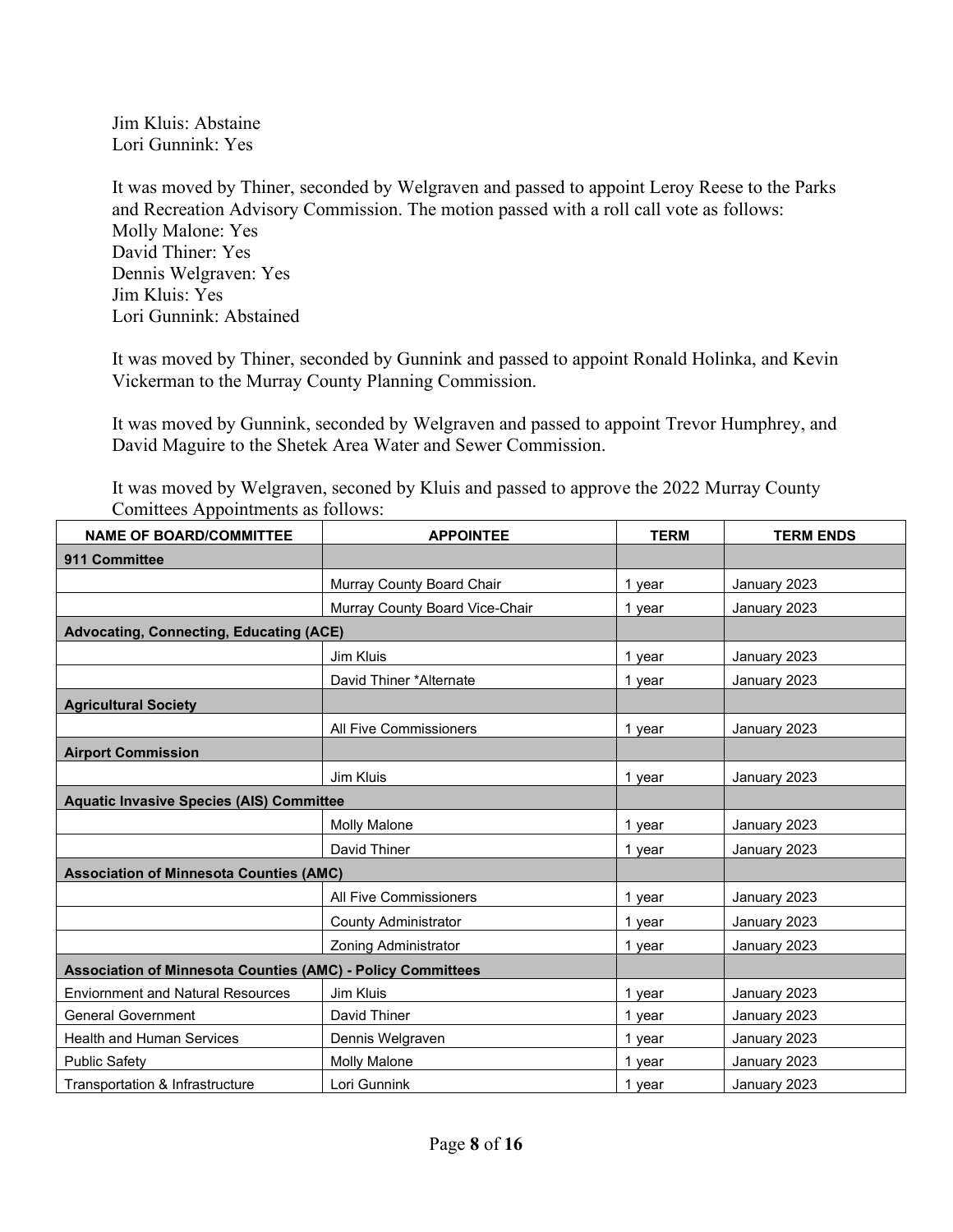| <b>Audit Committee</b>                      |                                                                                          |         |              |
|---------------------------------------------|------------------------------------------------------------------------------------------|---------|--------------|
|                                             | Murray County Board Chair                                                                | N/A     | N/A          |
|                                             | Murray County Board Vice-Chair                                                           | N/A     | N/A          |
|                                             | <b>County Auditor-Treasurer</b>                                                          | N/A     | N/A          |
|                                             | <b>SAWS Committee Chair</b>                                                              | N/A     | N/A          |
|                                             | <b>County Administrator</b>                                                              | N/A     | N/A          |
| Board of Adjustment/Appeals Board for Weeds |                                                                                          |         |              |
|                                             | Ronald Holinka (Dist. 3)                                                                 | 3 years | January 2025 |
|                                             | Carolyn McDonald (Dist. 2)                                                               | 3 years | January 2023 |
|                                             | Kevin Vickerman (Dist. 1)                                                                | 3 years | January 2025 |
|                                             | Dan Bierma (Dist. 3)                                                                     | 3 years | January 2024 |
|                                             | Marc Hollahan (Dist. 5)                                                                  | 3 years | January 2024 |
| <b>Buffalo Ridge Task Force</b>             |                                                                                          |         |              |
|                                             | David Thiner                                                                             | 1 year  | January 2023 |
|                                             | Jim Kluis *Alternate                                                                     | 1 year  | January 2023 |
| <b>Building/Facilities Committee</b>        |                                                                                          |         |              |
|                                             | Dennis Welgraven                                                                         | 1 year  | January 2023 |
|                                             | David Thiner                                                                             | 1 year  | January 2023 |
|                                             | Jim Kluis *Alternate                                                                     | 1 year  | January 2023 |
|                                             | <b>County Administrator</b>                                                              | N/A     | N/A          |
| <b>Canvas Board</b>                         |                                                                                          |         |              |
|                                             | Lori Gunnink                                                                             | 1 year  | January 2023 |
|                                             | David Thiner                                                                             | 1 year  | January 2023 |
|                                             | <b>County Auditor-Treasurer</b>                                                          | N/A     | N/A          |
|                                             | <b>District Court Administrator</b>                                                      | N/A     | N/A          |
|                                             | Mayor of Largest City                                                                    | N/A     | N/A          |
|                                             | Casey Jones Trail/Regional Trails/Regional Development Commission (RDC) Trails Committee |         |              |
|                                             | Lori Gunnink                                                                             | 1 year  | January 2023 |
|                                             | <b>Molly Malone</b>                                                                      | 1 year  | January 2023 |
|                                             | Museum Coordinator                                                                       | N/A     | N/A          |
| <b>Coroner - Medical Examiner</b>           |                                                                                          |         |              |
|                                             | Dr. Kelly Mills                                                                          | N/A     | CONTRACT     |
| Liaison for questions/concerns              | David Thiner                                                                             | 1 year  | January 2023 |
|                                             | Brian Christiansen                                                                       | N/A     | N/A          |
|                                             | Paige Freeman                                                                            | N/A     | N/A          |
|                                             | Paul Kenney                                                                              | N/A     | N/A          |
|                                             | Jennifer Kirchner                                                                        | N/A     | N/A          |
|                                             | Josh Malchow                                                                             | N/A     | N/A          |
| <b>County and State Aid Highways</b>        |                                                                                          |         |              |
|                                             | Each Commissioner (in respective district)                                               | 1 year  | January 2023 |
| <b>Des Moines River Watershed</b>           |                                                                                          |         |              |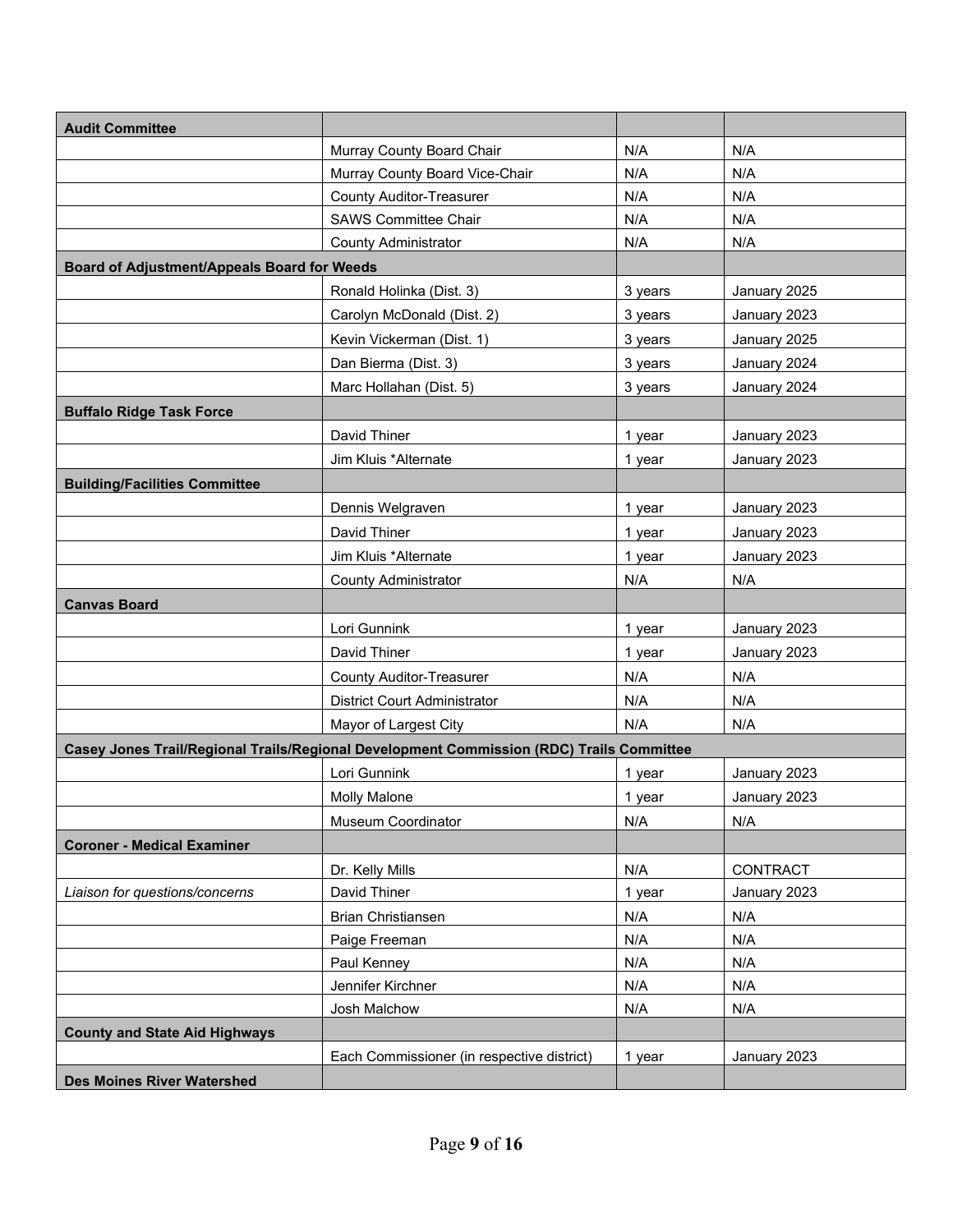|                                             | David Thiner                                                          | 1 Year             | January 2023                   |
|---------------------------------------------|-----------------------------------------------------------------------|--------------------|--------------------------------|
|                                             | Molly Malone *Alternate                                               | 1 Year             | January 2023                   |
| <b>District 8 Land Use Committee</b>        |                                                                       |                    |                                |
|                                             | <b>Molly Malone</b>                                                   | 1 year             | January 2023                   |
|                                             | Dennis Welgraven *Alternate                                           | 1 year             | January 2023                   |
| <b>Early Childhood Initiative (ECI)</b>     |                                                                       |                    |                                |
|                                             | Jim Kluis                                                             | 1 year             | January 2023                   |
|                                             | Molly Malone *Alternate                                               | 1 year             | January 2023                   |
| <b>Economic Development Authority (EDA)</b> |                                                                       |                    |                                |
|                                             | <b>Molly Malone</b>                                                   | 1 year             | January 2023                   |
|                                             | Dennis Welgraven                                                      | 1 year             | January 2023                   |
|                                             |                                                                       |                    |                                |
|                                             | Marilyn Carlson                                                       | 6 years            | January 2023                   |
|                                             | Jason Kirchner                                                        | 6 years            | January 2024                   |
|                                             | Darwin Kruse                                                          | 6 years            | January 2027                   |
|                                             | Econ. Dev. Director (Ex-Officio/Non-Voting)                           | N/A                | N/A                            |
| <b>Explore Southwest Minnesota Tourism</b>  |                                                                       |                    |                                |
|                                             | Museum Coordinator and/or Staff                                       | 1 year             | January 2023                   |
| <b>Extension Committee</b>                  |                                                                       |                    |                                |
|                                             | Lori Gunnink                                                          | 1 year             | January 2023                   |
|                                             | Dennis Welgraven                                                      | 1 year             | January 2023                   |
|                                             | Sara Heintz                                                           | 3 years            | January 2023                   |
|                                             | David Herrig                                                          | 3 years            | January 2024                   |
|                                             | Dennis Opdahl                                                         | 3 years            | January 2023                   |
|                                             | <b>Stacy Posthuma</b>                                                 | 3 years            | January 2025                   |
|                                             | Diane Schreier                                                        | 3 years            | January 2025                   |
|                                             | Linnea Surprenant                                                     | 3 years            | January 2024                   |
|                                             | County Auditor-Treasurer (Ex-Officio)                                 | N/A                | N/A                            |
| <b>Fair Board</b>                           |                                                                       |                    |                                |
| 2 Commissioners are appointed as            | Lori Gunnink                                                          |                    | January 2023                   |
| liaisons to the County Board.               | Dennis Welgraven                                                      | 1 year             | January 2023                   |
| The rest of the Fair Board is elected       |                                                                       | 1 year             |                                |
| during the annual meeting of the AG         |                                                                       |                    |                                |
| Society each Nov.                           | Stan Larson - President (Dist. 2)                                     | 3 years            | November 2022                  |
|                                             | Dave Herrig- Vice President (Dist. 3)                                 | 3 years            | November 2023                  |
|                                             | Kim Konkol - Secretary (Dist. 4)<br>Ron Robbins - Treasurer (Dist. 1) | 3 years            | November 2024<br>November 2024 |
|                                             | Steve Salentiny (Dist. 1)                                             | 3 years<br>3 years | November 2023                  |
|                                             |                                                                       |                    | November 2024                  |
|                                             | Bill Post (Dist. 2)<br>Jan Kluis (Dist. 3)                            | 3 years            | November 2022                  |
|                                             | Darren Saner (Dist. 3)                                                | 3 years<br>3 Years | November 2024                  |
|                                             | Scott Kleve (Dist. 4)                                                 |                    | November 2022                  |
|                                             |                                                                       | 3 years            | November 2024                  |
|                                             | Troy Wehking (Dist. 5)                                                | 3 years            |                                |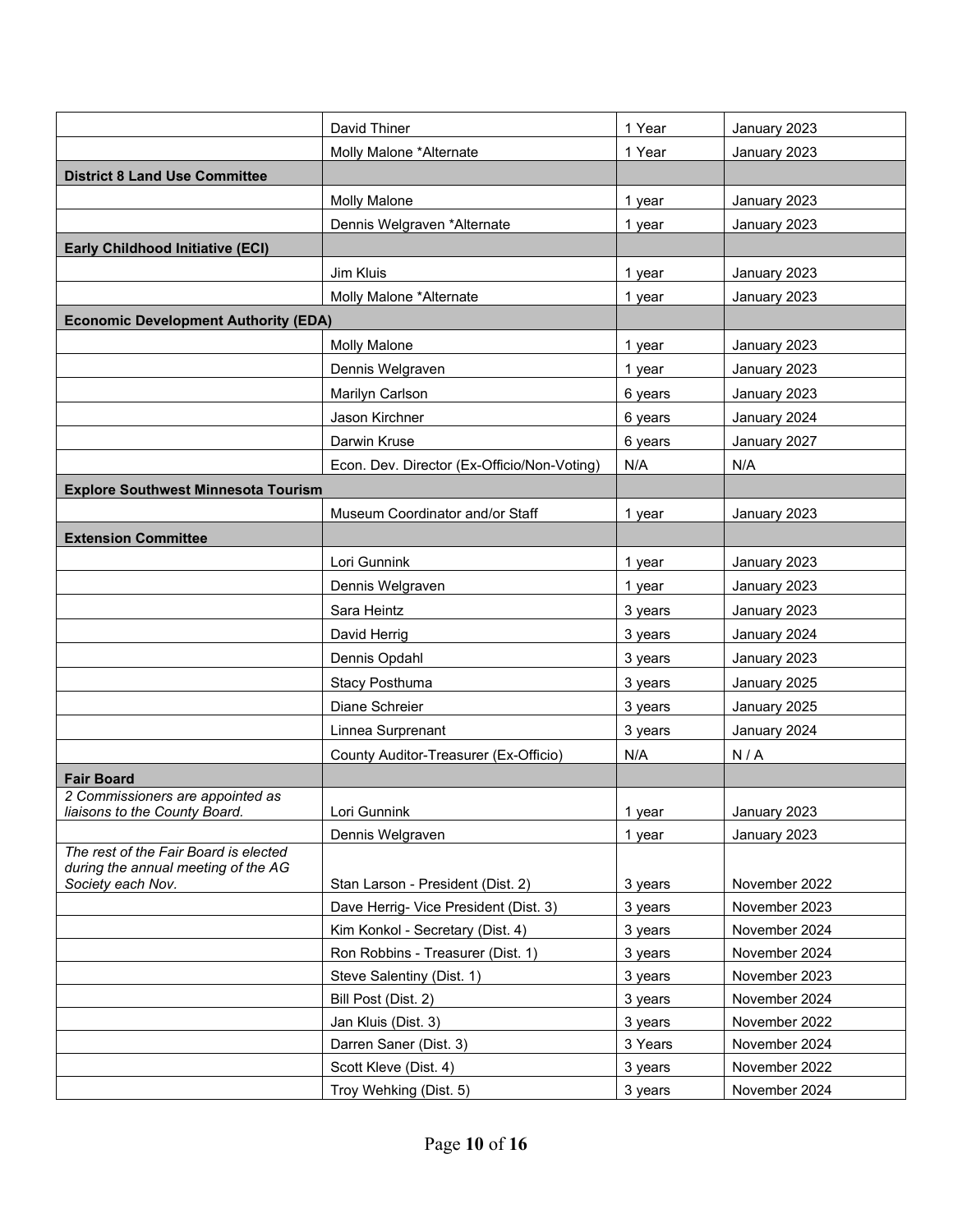|                                                         | Steve Magnus (Dist. 5)                  | 3 years | November 2023 |
|---------------------------------------------------------|-----------------------------------------|---------|---------------|
|                                                         | Dean Ackerman (At Large)                | 3 Years | November 2022 |
|                                                         | Dennis Opdahl (At Large)                | 3 years | November 2023 |
|                                                         | Ronald Holinka (At Large)               | 3 years | November 2022 |
|                                                         | Mike Kirchner (At Large)                | 3 years | November 2023 |
|                                                         | Jeff Boerboom (At Large)                | 3 years | November 2024 |
|                                                         | Chris Opdahl (At Large)                 | 3 years | November 2022 |
|                                                         | Margie Anderson (At Large)              | 3 years | November 2024 |
| <b>Fairgrounds Advisory Board</b>                       |                                         |         |               |
|                                                         | Lori Gunnink                            | 1 year  | January 2023  |
|                                                         | Dennis Welgraven                        | 1 year  | January 2023  |
|                                                         | Stan Larson (Fair Board President)      | 3 years | January 2025  |
|                                                         | Mike Kirchner (Draft Horse Show Rep)    | 3 years | January 2023  |
|                                                         | Stacy Posthuma (4-H Horse & Saddle Rep) | 3 years | January 2023  |
|                                                         | Sharon Staples (At Large)               | 3 years | January 2025  |
|                                                         | Jim Surprenant (At Large)               | 3 years | January 2025  |
|                                                         | U of MN Extension Educator              | N/A     | N/A           |
|                                                         | Parks & Fairgrounds Director            | N/A     | N/A           |
|                                                         | Parks Maintenance *Alternate            | N/A     | N/A           |
|                                                         | Deputy Auditor (Ex-Officio/Non-Voting)  | N/A     | N/A           |
| Heron Lake Watershed District (HLWD) Advisory Committee |                                         |         |               |
|                                                         | David Thiner                            | 1 year  | January 2023  |
|                                                         | Molly Malone *Alternate                 | 1 year  | January 2023  |
| Heron Lake Watershed District (HLWD) Board of Managers  |                                         |         |               |
|                                                         | Cory Reith                              | 3 years | February 2023 |
| <b>Insurance Committee</b>                              |                                         |         |               |
|                                                         | David Thiner                            | 1 year  | January 2023  |
|                                                         | Dennis Welgraven                        | 1 year  | January 2023  |
|                                                         | Lori Gunnink *Alternate                 | 1 year  | January 2023  |
| <b>Investment Committee</b>                             |                                         |         |               |
|                                                         | Murray County Board Chair               | 1 year  | January 2023  |
|                                                         | Murray County Board Vice-Chair          | 1 year  | January 2023  |
|                                                         | <b>County Auditor-Treasurer</b>         | N/A     | N/A           |
|                                                         | <b>County Administrator</b>             | N/A     | N/A           |
|                                                         | <b>County Attorney</b>                  | N/A     | N/A           |
| <b>Labor Negotiation Committee</b>                      |                                         |         |               |
|                                                         | All Five Commissioners                  | 1 year  | January 2023  |
| <b>Law Library Committee</b>                            |                                         |         |               |
|                                                         | Jim Kluis                               | 1 year  | January 2023  |
| <b>Local Water Management Plan Task Force</b>           |                                         |         |               |
|                                                         | <b>Molly Malone</b>                     | 1 year  | January 2023  |
|                                                         |                                         |         |               |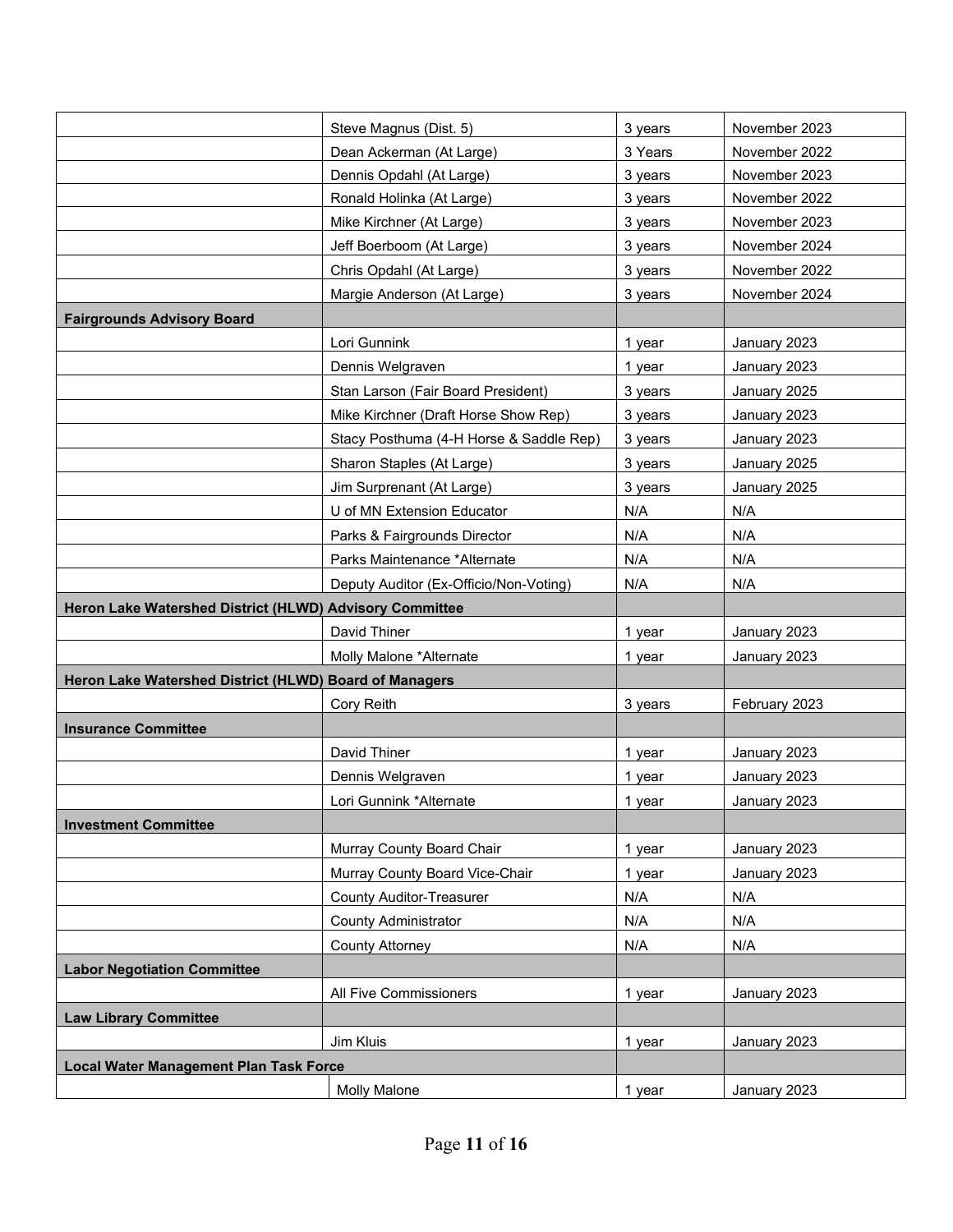|                                                                                  | Dennis Welgraven                | 1 year  | January 2023 |  |
|----------------------------------------------------------------------------------|---------------------------------|---------|--------------|--|
|                                                                                  | Kathy Bill                      | 1 Year  | January 2023 |  |
|                                                                                  | John Busman                     | 1 year  | January 2023 |  |
|                                                                                  | Larry Byers                     | 1 year  | January 2023 |  |
|                                                                                  | Jon Hoyme                       | 1 year  | January 2023 |  |
|                                                                                  | Robert Koehler                  | 1 year  | January 2023 |  |
|                                                                                  | Dave Kremer                     | 1 year  | January 2023 |  |
|                                                                                  | <b>Rick Parker</b>              | 1 year  | January 2023 |  |
|                                                                                  | Paul Posthuma                   | 1 year  | January 2023 |  |
|                                                                                  | Duane Spartz                    | 1 year  | January 2023 |  |
|                                                                                  | Jay Takle                       | 1 year  | January 2023 |  |
|                                                                                  | Ag & Solid Waste Administrator  | N/A     | N/A          |  |
|                                                                                  | <b>County Engineer</b>          | N/A     | N/A          |  |
|                                                                                  | Ditch Inspector                 | N/A     | N/A          |  |
|                                                                                  | Economic Development Director   | N/A     | N/A          |  |
|                                                                                  | U of MN Extension Educator      | N/A     | N/A          |  |
|                                                                                  | Parks & Fairgrounds Director    | N/A     | N/A          |  |
|                                                                                  | SWCD Rep                        | N/A     | N/A          |  |
|                                                                                  | <b>Zoning Administrator</b>     | N/A     | N/A          |  |
| <b>Mid State Computer Cooperative</b>                                            |                                 |         |              |  |
|                                                                                  | <b>County Auditor-Treasurer</b> | N/A     | N/A          |  |
|                                                                                  | Deputy Auditor                  | N/A     | N/A          |  |
| Minnesota Counties Intergovernmental Trust (MCIT)                                |                                 |         |              |  |
|                                                                                  | David Thiner                    | 1 year  | January 2023 |  |
|                                                                                  | <b>County Administrator</b>     | N/A     | N/A          |  |
| Minnesota River Basin (Area II) & Redwood-Cottonwood Rivers Control Area (RCRCA) |                                 |         |              |  |
|                                                                                  | Lori Gunnink                    | 1 year  | January 2023 |  |
|                                                                                  | Molly Malone *Alternate         | 1 year  | January 2023 |  |
| <b>Minnesota Rural Broadband Coalition</b>                                       |                                 |         |              |  |
|                                                                                  | <b>Molly Malone</b>             | 1 year  | January 2023 |  |
|                                                                                  | Dennis Welgraven *Alternate     | 1 year  | January 2023 |  |
| <b>Missouri Watershed District</b>                                               |                                 |         |              |  |
|                                                                                  | Dennis Welgraven                | 1 year  | January 2023 |  |
|                                                                                  | Lori Gunnink *Alternate         | 1 year  | January 2023 |  |
| <b>Murray County Medical Center</b>                                              |                                 |         |              |  |
|                                                                                  | <b>Molly Malone</b>             | 1 year  | January 2023 |  |
|                                                                                  | Jim Kluis                       | 1 year  | January 2023 |  |
|                                                                                  | Gerald McCord                   | 3 years | January 2024 |  |
|                                                                                  | William Wassenaar               | 3 years | January 2023 |  |
|                                                                                  | Lenore Wendorff                 | 3 years | January 2025 |  |
| <b>Museums Liaison</b>                                                           |                                 |         |              |  |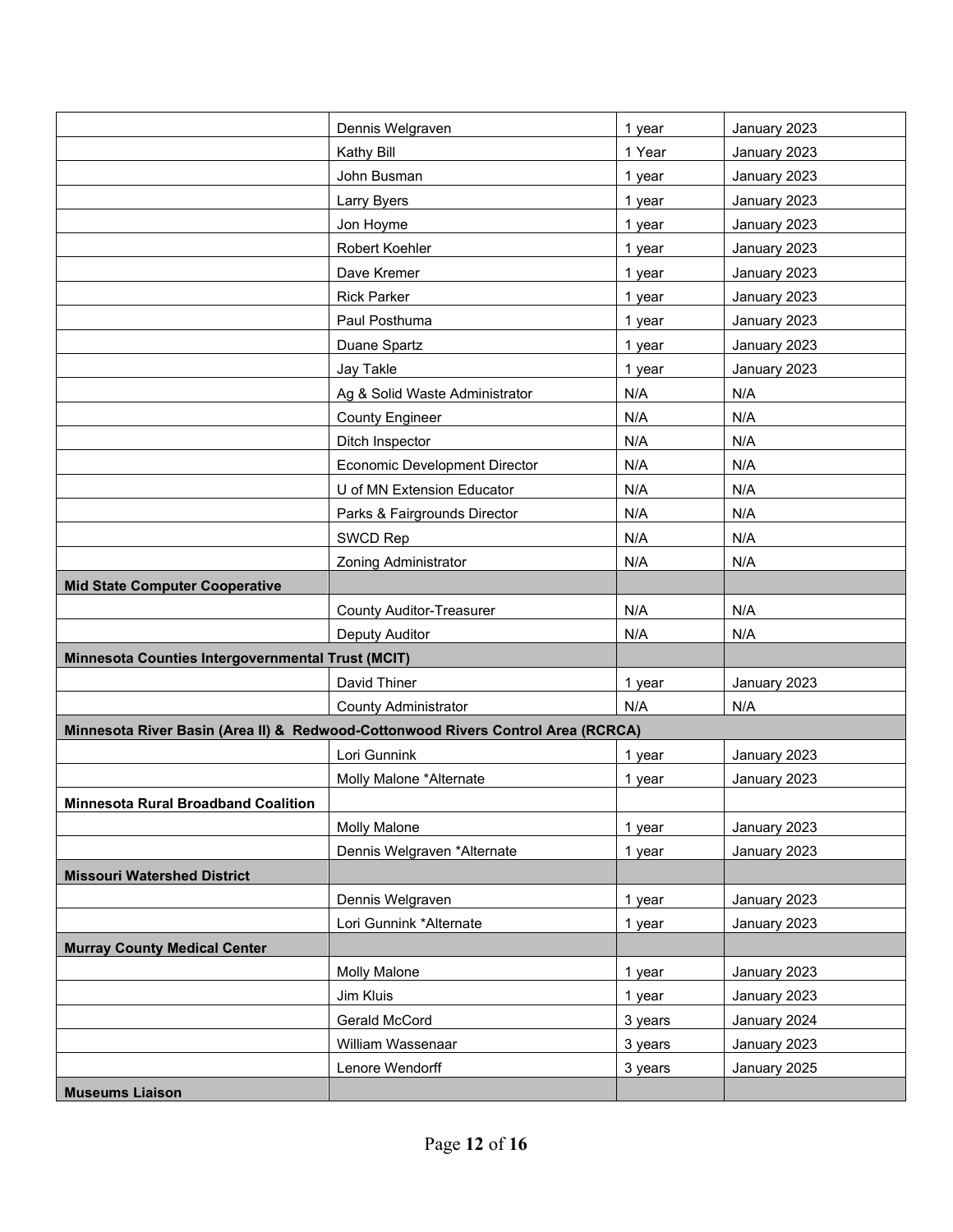|                                                   | Lori Gunnink                           | 1 year  | January 2023 |
|---------------------------------------------------|----------------------------------------|---------|--------------|
|                                                   | David Thiner *Alternate                | 1 year  | January 2023 |
| <b>Mutual Aid Committee</b>                       |                                        |         |              |
|                                                   | Dennis Welgraven                       | 1 year  | January 2023 |
|                                                   | Jim Kluis *Alternate                   | 1 year  | January 2023 |
| <b>National Association of Counties (NACO)</b>    |                                        |         |              |
|                                                   | All Five Commissioners                 | 1 year  | January 2023 |
| <b>Noise Committee</b>                            |                                        |         |              |
|                                                   | <b>Molly Malone</b>                    |         |              |
|                                                   |                                        | 1 year  | January 2023 |
|                                                   | Jim Kluis                              | 1 year  | January 2023 |
|                                                   | <b>County Administrator</b>            | N/A     | N/A          |
|                                                   | <b>County Attorney</b>                 | N/A     | N/A          |
|                                                   | Sheriff and/or Chief Deputy            | N/A     | N/A          |
| <b>Parks &amp; Recreation Advisory Commission</b> |                                        |         |              |
|                                                   | <b>Molly Malone</b>                    | 1 year  | January 2023 |
|                                                   | David Thiner                           | 1 year  | January 2023 |
|                                                   | Jim Kluis *Alternate                   | 1 year  | January 2023 |
|                                                   | Jon Hoyme                              | 3 years | January 2023 |
|                                                   | LeRoy Reese (Dist. 2)                  | 3 years | January 2025 |
|                                                   | Rae Ann Storm (Dist. 3)                | 3 years | January 2023 |
|                                                   | Tom Kappes (Dist. 4)                   | 3 years | January 2024 |
|                                                   | Les Speckmier (Dist. 5)                | 3 years | January 2024 |
|                                                   | Jon Hoyme (Dist. 1)                    | 3 years | January 2023 |
| <b>Personnel</b>                                  |                                        |         |              |
|                                                   | Murray County Board Chair              | N/A     | N/A          |
|                                                   | Murray County Board Vice Chair         | N/A     | N/A          |
|                                                   | David Thiner* Alternate                | 1 year  | January 2023 |
|                                                   | Lori Gunnink *Alternate                | 1 year  | January 2023 |
|                                                   | Jim Kluis *Alternate                   | 1 year  | January 2023 |
|                                                   | <b>County Administrator</b>            | N/A     | N/A          |
|                                                   | Human Resources Director (Ex-Officio)  | N/A     | N/A          |
| <b>Planning Commission</b>                        |                                        |         |              |
|                                                   | David Thiner                           | 1 year  | January 2023 |
|                                                   | Molly Malone *Alternate                | 1 year  | January 2023 |
|                                                   | Kevin Vickerman (Dist. 1)              | 3 years | January 2025 |
|                                                   | Carolyn McDonald (Dist. 2)             | 3 years | January 2023 |
|                                                   | Vernon Carlson (Dist. 2 and Lake)      | 3 years | January 2024 |
|                                                   | Robert Ossefoort (Dist. 2 & Townships) | 3 years | January 2023 |
|                                                   | Dan Bierma (Dist. 3)                   | 3 years | January 2023 |
|                                                   | Ronald Holinka (Dist. 3)               | 3 years | January 2025 |
|                                                   | Marc Hollahan                          | 3 years | January 2024 |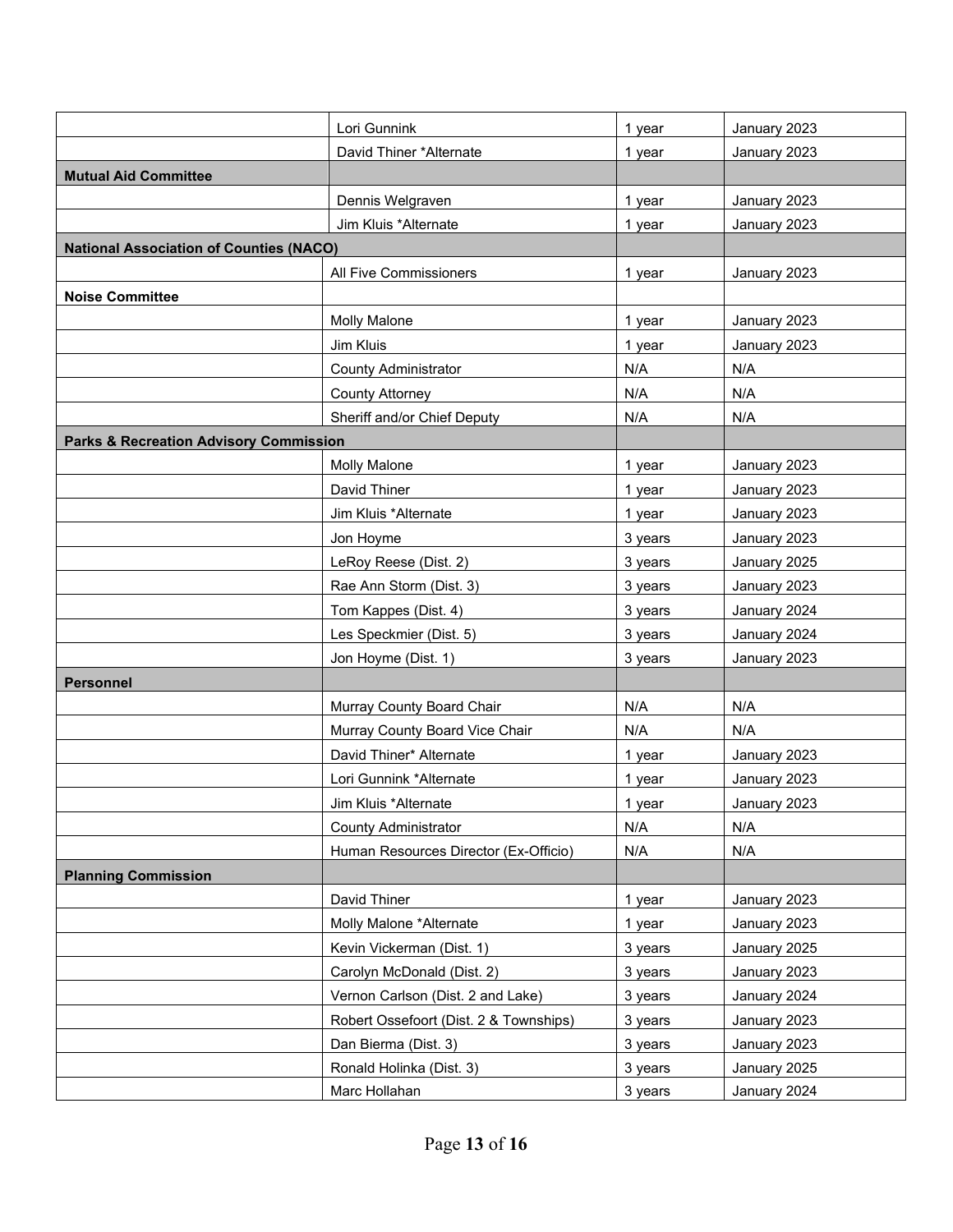|                                                                                                  | (Open)                                                                                             | 3 years    | January 2023 |  |
|--------------------------------------------------------------------------------------------------|----------------------------------------------------------------------------------------------------|------------|--------------|--|
| <b>Plum Creek Library</b>                                                                        |                                                                                                    |            |              |  |
|                                                                                                  | Lori Gunnink                                                                                       | 1 year     | January 2023 |  |
|                                                                                                  | Jim Kluis *Alternate                                                                               | 1 year     | January 2023 |  |
| <b>Rural Minnesota Energy Board</b>                                                              |                                                                                                    |            |              |  |
|                                                                                                  | Dennis Welgraven                                                                                   | 1 year     | January 2023 |  |
|                                                                                                  | Molly Malone *Alternate                                                                            | 1 year     | January 2023 |  |
| <b>Shetek Area Water and Sewer Commission</b>                                                    |                                                                                                    |            |              |  |
| <b>Regular Members</b>                                                                           | Jon Hoyme                                                                                          | 4 years    | January 2023 |  |
|                                                                                                  | <b>Trevor Humphrey</b>                                                                             | 4 years    | January 2026 |  |
|                                                                                                  | (Open)                                                                                             | 4 Years    |              |  |
|                                                                                                  | Jamie Thomazin                                                                                     | 4 years    | January 2024 |  |
|                                                                                                  | Harley Wahl                                                                                        | 4 years    | January 2025 |  |
| <b>Seasonal Members</b>                                                                          | <b>Greg Grant</b>                                                                                  | 4 years    | January 2025 |  |
|                                                                                                  | David Maguire                                                                                      | 4 years    | January 2026 |  |
| Non-Voting                                                                                       | District 1 Commissioner                                                                            | 1 year     | January 2023 |  |
|                                                                                                  | District 2 Commissioner                                                                            | 1 year     | January 2023 |  |
| <b>Southern Minnesota Tourism</b>                                                                |                                                                                                    |            |              |  |
|                                                                                                  | Museum Coordinator and/or Staff                                                                    | 1 year     | January 2023 |  |
| <b>Southern Prairie Community Care</b>                                                           |                                                                                                    |            |              |  |
|                                                                                                  | Lori Gunnink                                                                                       | 1 year     | January 2023 |  |
|                                                                                                  | Molly Malone *Alternate                                                                            | 1 year     | January 2023 |  |
|                                                                                                  | Southwest Health and Human Services - JOINT GOVERNING BOARD (Article II of Joint Powers Agreement) |            |              |  |
|                                                                                                  | David Thiner                                                                                       | 1 year     | January 2023 |  |
|                                                                                                  | Dennis Welgraven                                                                                   | 1 year     | January 2023 |  |
|                                                                                                  | Lori Gunnink *Alternate                                                                            | 1 year     | January 2023 |  |
| Southwest Health and Human Services Human Services Board (Article III of Joint Powers Agreement) |                                                                                                    |            |              |  |
|                                                                                                  | David Thiner                                                                                       | 1 year     | January 2023 |  |
|                                                                                                  | Dennis Welgraven                                                                                   | 1 year     | January 2023 |  |
|                                                                                                  | Lori Gunnink *Alternate                                                                            | 1 year     | January 2023 |  |
|                                                                                                  | Jeane Anderson                                                                                     | 2 years    |              |  |
| Southwest Health and Human Services Public Health Board (Article IV of Joint Powers Agreement)   |                                                                                                    |            |              |  |
|                                                                                                  | Dennis Welgraven                                                                                   | 1 year     | January 2023 |  |
|                                                                                                  | David Thiner *Primary Alternate                                                                    | 1 year     | January 2023 |  |
|                                                                                                  | Lori Gunnink *Secondary Alternate                                                                  | 1 year     | January 2023 |  |
| <b>Southwest Minnesota Opportunity Council (SMOC)</b>                                            |                                                                                                    |            |              |  |
|                                                                                                  | David Thiner                                                                                       | 1 year     | January 2023 |  |
|                                                                                                  | Jim Kluis *Alternate                                                                               | 1 year     | January 2023 |  |
|                                                                                                  | Julie Burchill                                                                                     | Indefinite | N/A          |  |
|                                                                                                  | Kathy Stoel                                                                                        | Indefinite | N/A          |  |
| Southwest Minnesota Private Industry Council (PIC) / Chief Elected Officials Board (CEOB)        |                                                                                                    |            |              |  |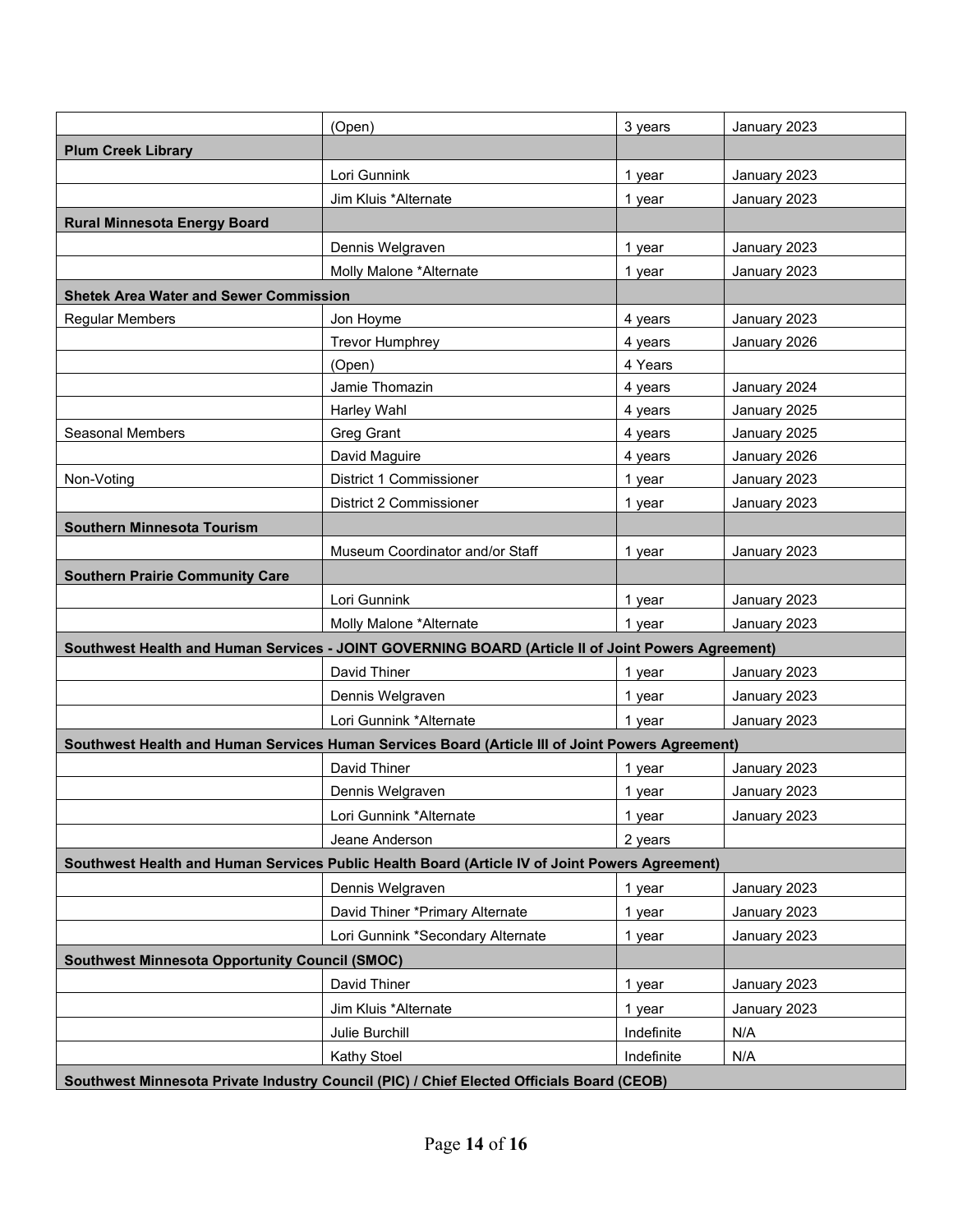|                                                                      | David Thiner                    | 1 year | January 2023 |  |
|----------------------------------------------------------------------|---------------------------------|--------|--------------|--|
|                                                                      | Jim Kluis *Alternate            | 1 year | January 2023 |  |
| Southwest Public Sector Collaborative - Insurance                    |                                 |        |              |  |
|                                                                      | Dennis Welgraven                | 1 year | January 2023 |  |
|                                                                      | David Thiner *Alternate         | 1 year | January 2023 |  |
| <b>Southwest Regional Development Commission (SRDC)</b>              |                                 |        |              |  |
|                                                                      | Dennis Welgraven                | 1 year | January 2023 |  |
|                                                                      | Jim Kluis *Alternate            | 1 year | January 2023 |  |
| <b>Southwest Regional Emergency Medical Services</b>                 |                                 |        |              |  |
|                                                                      | Emergency Mgmt/Safety Director  | N/A    | N/A          |  |
|                                                                      | David Thiner                    | 1 year | January 2023 |  |
| Southwest Regional Radio Board/Public Safety Board                   |                                 |        |              |  |
|                                                                      | David Thiner                    | 1 year | January 2023 |  |
|                                                                      | Dennis Welgraven *Alternate     | 1 year | January 2023 |  |
|                                                                      | Emergency Mgmt/Safety Director  | N/A    | N/A          |  |
|                                                                      | Sheriff and/or Chief Deputy     | N/A    | N/A          |  |
| <b>Southwest Solid Waste Commission</b>                              |                                 |        |              |  |
|                                                                      | Dennis Welgraven                | 1 year | January 2023 |  |
|                                                                      | Molly Malone *Alternate         | 1 year | January 2023 |  |
|                                                                      | Ag & Solid Waste Administrator  | N/A    | N/A          |  |
| State Revolving Fund/Agricultural Best Management Practices (Ag BMP) |                                 |        |              |  |
|                                                                      | Murray County Board Chair       | N/A    | N/A          |  |
|                                                                      | Murray County Board Vice Chair  | N/A    | N/A          |  |
|                                                                      | Ag & Solid Waste Administrator  | N/A    | N/A          |  |
|                                                                      | <b>County Administrator</b>     | N/A    | N/A          |  |
|                                                                      | <b>County Auditor-Treasurer</b> | N/A    | N/A          |  |
| <b>Supporting Hands Nurse Family Partnership</b>                     |                                 |        |              |  |
|                                                                      | Dennis Welgraven                | 1 year | January 2023 |  |
| <b>Sunrise Terrace Advisory</b>                                      |                                 |        |              |  |
|                                                                      | Jim Kluis                       | 1 year | January 2023 |  |
|                                                                      | David Thiner                    | 1 year | January 2023 |  |
|                                                                      | County Administrator            | N/A    | N/A          |  |
|                                                                      | <b>County Auditor/Treasurer</b> | N/A    | N/A          |  |
| <b>Transit Committee</b>                                             |                                 |        |              |  |
|                                                                      | David Thiner                    | 1 year | January 2023 |  |
|                                                                      | Lori Gunnink *Alternate         | 1 year | January 2023 |  |
| <b>Western Mental Health Center</b>                                  |                                 |        |              |  |
|                                                                      | Dennis Welgraven                | 1 year | January 2023 |  |
|                                                                      | David Thiner *Alternate         | 1 year | January 2023 |  |